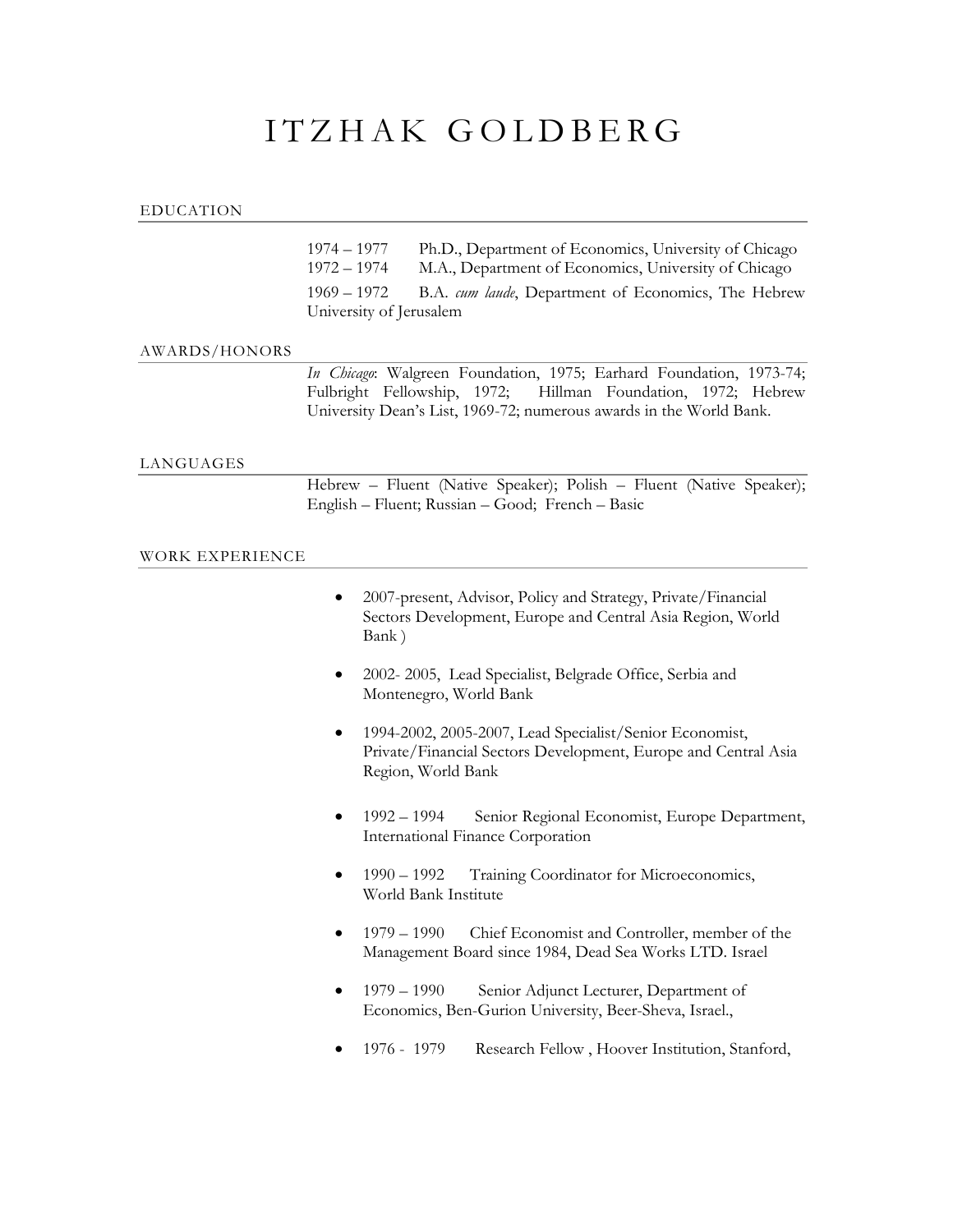- Intellectual leadership of a program on innovation and technology absorption in the WB Europe and Central Asia (ECA) Region, including publication of flagship reports, annual Knowledge Economy Forums, Study Tours and ongoing policy advice to ECA governments. Flagship reports: (i) Public Financial Support for Commercial Innovation, 2006; (ii) Globalization and Technology Absorption: The Role of Trade, FDI and Crossborder Knowledge Flows, 2008; (iii) Restructuring of R&D Institutions, in progress.
- In Russia in 2006-2008, leadership of an Investment Climate Assessment, which culminated in a Brookings Institution publication, "Can Russia Compete?" (see below). Sergei Guriev of the New Economic School commented on the book.
- In Serbia in 2000-2005, a key role in design and implementation of the Serbian Government's Privatization Program. The program, based on the lessons from the ECA's privatization, has so far been a major success in comparison to its predecessors. Leadership of the WB Private Sector Development (PSD) Program in Serbia until 2005 and since continued advising to the WB PSD team and the Serbian government on reform issues.
- In Poland since 2004, leadership of the flagship report to the then-Minister of Science, Mr. Kleiber (now President of the Polish Academy of Sciences), on the Knowledge Economy, Enhancing Poland's Competitiveness in the European Union.
- In Uzbekistan in 1995–2000, management of the WB PSD program and design of a privately owned Investment Funds scheme. Supervision of a Technical Assistance Project to local banks, the Central Bank and Ministry of Privatization, a project conducted under extremely difficult policy conditions.
- At the World Bank Institute, the training arm of the WB, in 1990-94, design and management of some of the very first courses in Eastern Europe and the Former Soviet Union, including project analysis, microeconomic analysis and management studies. In 1993/4, for International Finance Corporation, delivery of training courses in finance for newly privatized enterprise managers in the pioneering Russian region of Niszny Novgorod. The lessons of these programs were published in the book "Restructuring and Managing the Enterprise in Transition, (see below).

# **BOOKS**

Crum, Roy and Itzhak Goldberg, Restructuring and Managing the Enterprise in Transition, World Bank Institute, Learning Resources Series, 1998. (410 pp.)

Desai, Raj M. and Itzhak Goldberg, eds., Can Russia Compete?, Brookings Institution Press 2008  $(220pp.)$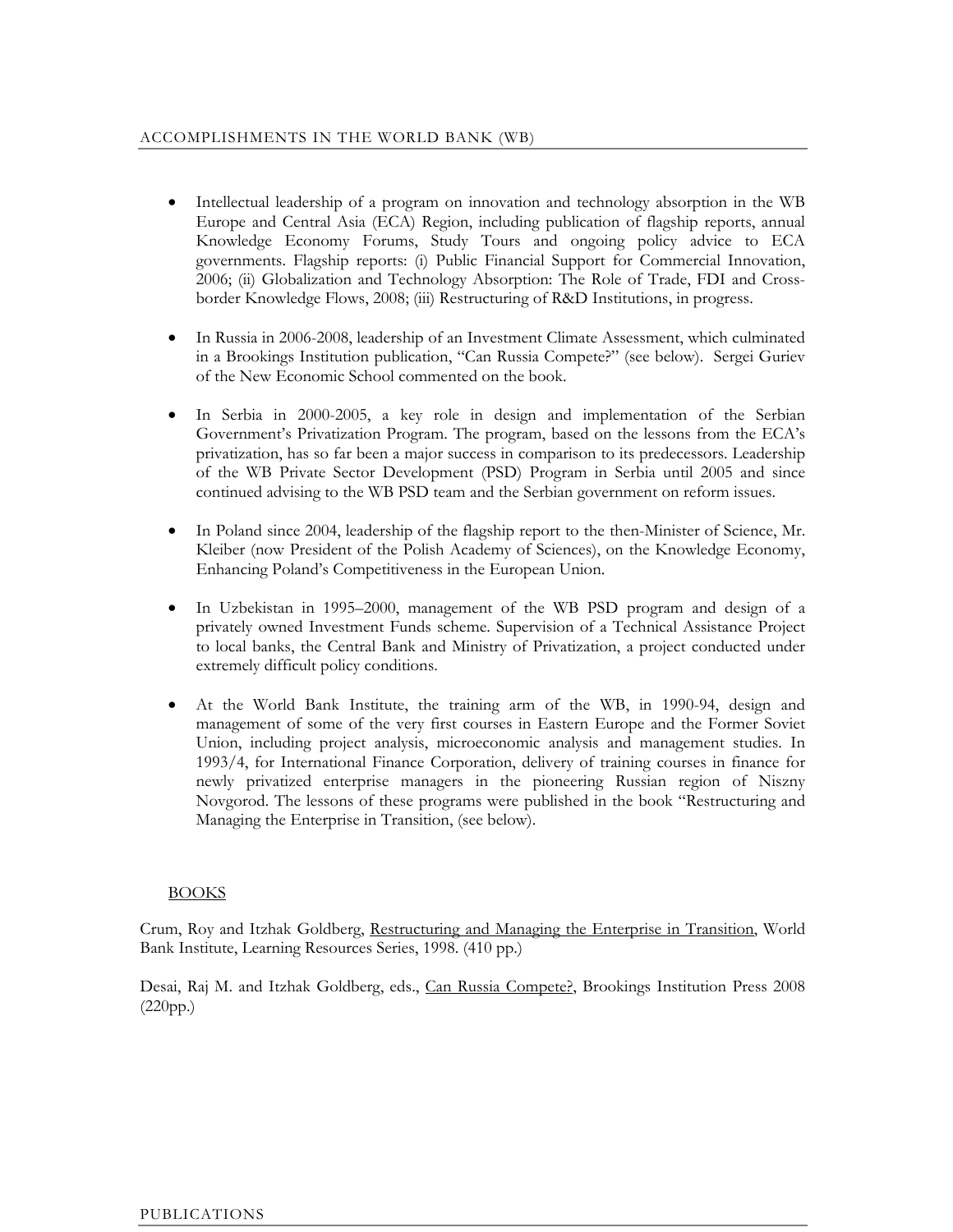#### PUBLICATIONS AND PAPERS

Blejer, Mario I. and Itzhak Goldberg "Return Migration – Expectations versus Reality: A Case Study of Western Immigration to Israel" in Simon, Julian and DeVanzo, Julie, *Research in Population Economics*, Vol. II, JAI Press, Greenwich CN, 1980.

Goldberg, Itzhak and Frederick Nold, "Does Reporting Deter Burglars? – An Empirical Analysis of Risk and Return in Crime", *The Review of Economics and Statistics*, Harvard University, Vol. LXII No. 3, August 1980, pp. 424-431. The paper was recently selected for inclusion in the in the series "The International Library Of Critical Writings In Economics", edited by Mark Blaug

Goldberg, Itzhak, "Anti-dumping and Countervailing Duties – Risks in Exports to the USA", *The Industrialists*, September 1988 (Hebrew).

Goldberg, I. "The Effect of Inflation on Transition Economies" in Dan Mozes (ed.) *Poland: Managing the Enterprise under Inflation and transition*. EDI Seminar Paper No. 47, July 1992.

Goldberg, I. and David Philips, "Private Sector Development in Belarus", FPD Note No. 21, September 1994

Brefort, Loup and Itzhak Goldberg, "Uzbekistan" in Ira W. Lieberman, Stilpon S. Nestor and Raj M. Desai (eds.) *Between State and Market: Mass Privatization in Transition Economies*. Washington, D.C. : World Bank in association with the Organization for Economic Cooperation and Development, 1997.

Goldberg, I. , G. Jedrzejczak, and M. Fuchs, *The "IPO-PLUS" A New Approach to Privatization*, Policy Research Working Paper No. 1821, August 1997

Goldberg, Itzhak and Raj Desai, "Corporate Governance in Russia," in Harry Broadman, ed., *Russia's Enterprise Reforms*, World Bank Discussion Paper 400, The World Bank, Washington, D.C., 1998.

Goldberg, Itzhak and Lev Freinkman, Review of Andrei Shleifer and Daniel Treisman "Without a Map Political Tactics and Economic Reform in Russia", in *Finance & Development*, IMF September 2000

Desai**,** Raj M. and Itzhak Goldberg, "The Politics of Russian Enterprise Reform: Insiders, Local Governments, and the Obstacles to Restructuring", *World Bank Research Observer*, Fall 2001; 16: 219 - 240.

Goldberg, Itzhak, "Poland and the Knowledge Economy Enhancing Poland's Competitiveness in the European Union", Europe and Central Asia Region, Private And Financial Sector Development, The World Bank, June 2004;

Desai, Raj M., Lev Freinkman and Itzhak Goldberg, "Fiscal Federalism and Regional Growth: Evidence from the Russian Federation in the 1990s", in the Journal of Comparative Economics 33 (2005) 814–834

Goldberg, Itzhak, Branko Radulovic and Mark Schaffer, "Productivity, Ownership and the Investment Climate: International Lessons for Priorities in Serbia", August 2005, World Bank, Policy Research Working Paper No. 3681.(also No 503, [CERT Discussion Papers](http://econpapers.repec.org/paper/hwecertdp/) from [Centre for](http://www.som.hw.ac.uk/cert/)  [Economic Reform and Transformation, Heriot Watt University,](http://www.som.hw.ac.uk/cert/) 2005)